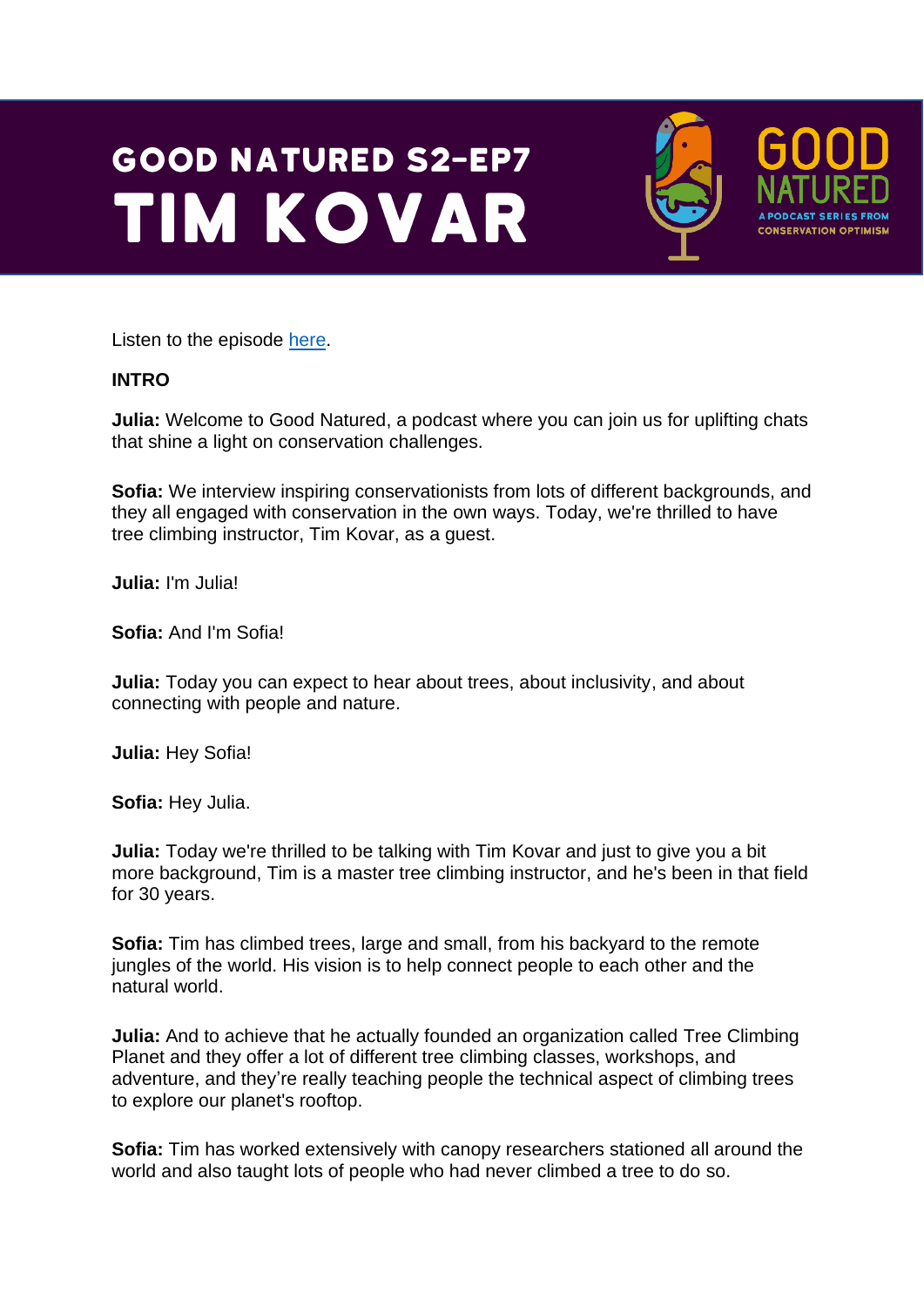**Julia:** I can wait to hear more about what Tim does and hearing about how people connect with trees so let's hear from Tim!

**Sofia**: Tim, thank you so much for joining us today.

**Tim:** Thank you for having me. Good morning or good evening where you all are at.

**Sofia**: You've been a professional tree climbing instructor for 30 years now and you've introduced over 20,000 people to the treetops. **How did tree climbing become so important to you?** 

**Tim:** As a child growing up in the seventies, I, as probably most kids did growing up around in the seventies, we'd just climb tree and I remember finding peace and solace up in the treetops. I wasn't big into sports and all that so I found my little happy place up in the top of the trees and then throughout all my early years and then even going into my teenage years I was kind of a closet climber, you know it wasn't real cool to climb trees at 15 years old, but find me on an afternoon and I'd probably be back in the woods somewhere climbing up in a tree with a book. And then when I met Peter Jenkins, who's the founder of Tree Climbers International, he also had a tree climbing business, a tree doctor business, and at that time I was a chef at a Jamaican restaurant, and I was ready to get out of the restaurant world. And when he started talking about the trees, it just ignited something inside of me that was kind of held back for a few years.

And then I realised that I could actually make a living climbing trees. I could create a lifestyle of doing tree work. And then later on, it came into traveling the world and teaching other people how to climb trees. And my boss at the time brought me in to facilitate and help work with the general public. During that climb, I noticed that there were these six-year-old children all the way up to these two ladies who were about 75/80 years old. There was this wide, wide demographic of folks climbing trees. And this was back in 1992.

And at that moment I realised everybody had the same connection to connect with the trees. And it was the tree that brought everybody together. There's these different demographics of folks, people that normally would not be talking to each other. We had these very conservative couple up in one part of the tree sitting next to this hippie chick and they were having good conversations. And then we had these elderly grandmas up in the treetop talking next to this 15-year-old punk rock kid with this big blue mohawk. And they were getting along and having good conversations.

It was like a light bulb went on. All of a sudden, I saw all these people just sharing stories about climbing trees as children, some of them were still children, and there was a bonding going on. A bonding I hadn't seen anywhere else out there in the public, where people normally wouldn't talk to each other, but because of this tree climbing experience it brought everybody together. It was pretty much at that moment where my life did a 180 and I started getting out of doing tree work and started focusing more on what I consider inspirational tree climbing. Because that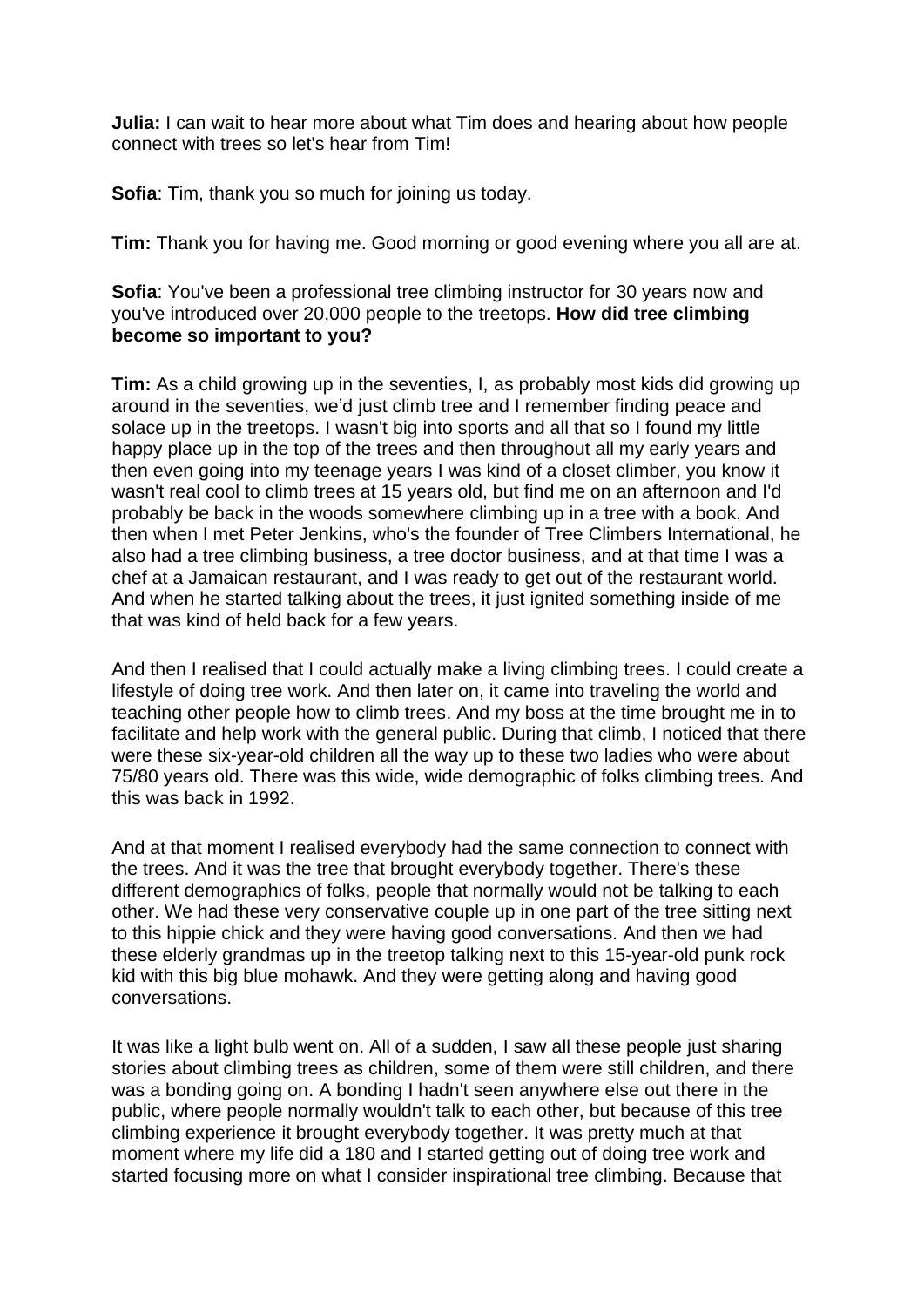became then a hook to draw people back to nature without us having to preach about protecting the trees and saving the trees and saving the forest by giving people an actual place to have an experience, to think for themselves, to judge for themselves about being in the trees and about being with nature.

**Julia:** So it's all about perspectives and in your case you do this very literally by helping people see things from a very different point. **How does this change in perspective affect people? And how does that make that connection to nature potentially evolve?**

**Tim:** You know, there's so, especially right now, in this day and era, there's so much division happening out there in the world, at least here in the U.S. and I'm sensing it around the whole planet that people are, we're just not finding common ground anymore. And I truly believe nature is one of those antidotes that can bring people back together.

And by giving them an experience, for example, being in the treetops, climbing a tree, where most people for their first time, they've never climbed a tree technically with ropes and saddles. So, there's this bonding that goes on with each other, with strangers. And then there's also this reconnection back to the environment and back to nature by getting this different perspective on life or this new perspective on life from this vantage point that we have while we're in the trees.

**Sofia**: And so obviously there are some huge conservation benefits from helping people to climb trees and kind of change maybe their approach to the natural spaces around them. **But what are some of the conservation concerns around climbing trees, for example, impacts on tree health or things like that?**

**Tim:** Right. No, that's a huge, huge concern, especially climbing in the old-growth trees. Some of these trees have been around for a couple of thousand years. And when you get up until these really old-growth giant sequoias, redwood trees, things like that, there is impact. I like to say that we leave no trace but that's pretty much impossible. A lot of us do not advertise where these really big trees are. In fact, most of the giant trees that I've came across, I don't even climb. I'll go to the base of them, pay some homage and some respect and hang out there but it has become a fear of mine that we are creating this Frankenstein sort to speak of trying to get people turned on to the trees and get into the treetops. But at the same time, we've got to really watch our impact as we're going up.

So, using safe techniques that do minimal damage to the trees is so key and so important. It's like the coral reefs that are out there. They just kinda got loved to death with snorkelers and scuba divers and people that were novices going out there and not knowing how delicate of an ecosystem it is. And that same thing can happen, especially in these old-growth trees.

**Sofia**: Yeah, it's definitely worth thinking about. I know that I've seen that be a concern underwater in terms of like people snorkelling and maybe they sort of do a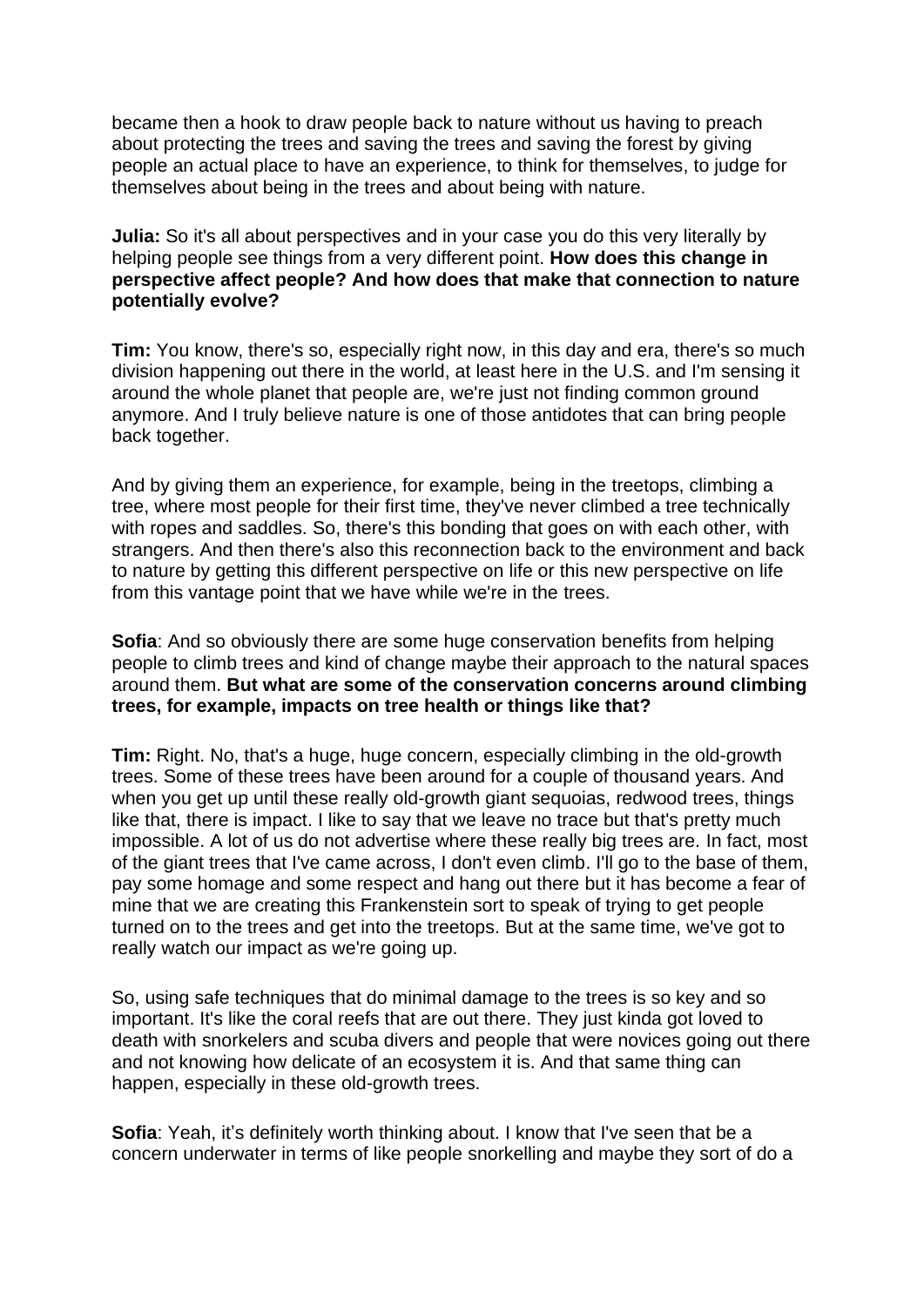fin kick to a coral or something like that by mistake. But I think that maybe people haven't quite come around to that same perspective on trees yet.

**Tim:** Correct. And even the biggest hearted person up there for what we believe, and they believe righteous reasons, one little swift kick of the boot and there could go 500 years of just growth happening up there on these moss mats. So, the really big trees are really old trees with these beautiful moss mats happening up there. Personally, you know, I'll climb them with canopy researchers and go up there on research opportunities and help them gather samples and things like that. But to take the general public into those trees or announce their locations, it's kind of like fishermen giving away their secret fishing holes, you know, a lot of that stuff's kind of kept under wraps.

Unfortunately, the word is getting out via internet and people, you know, big tree hunters that are out there announcing where these trees are. And then climbers going out there that may not have the proper skills or the mindset because they're used to climbing trees in the backyard. And when you climb into these old-growth trees, you have to climb a little slower, a little more methodical and be aware, be mindful that you're entering into someone else's home.

**Julia:** Yeah, that makes a lot of sense. And I was wondering as well, I loved one thing that you mentioned earlier about, you know, having like kids and older people. **And so what kind of people did you actually get in your, in your classes? Do you see quite a diversity of people, and have you seen a change in demographic in recent times as well with like the pandemic and everything that's happened?** 

**Tim:** Yeah, we get a huge demographic of folks. I've worked with kids from five years old, up to 92 years old. I had one friend that took a lady on her hundred and first birthday up into the top of a tree. For her 100th birthday she jumped out of an airplane so we didn't get that one, but we got 101! But the demographic change that I've noticed over the years, especially being out here on the west coast of the U.S., I'm out here in Oregon, I'm getting a lot more females coming out, and climbing, and learning how to climb trees for inspirational purposes. And the average student a couple years ago was, you know, 50-year-old female that was taking the courses.

I also work with a lot of canopy researchers, teaching them how to climb trees for a variety of reasons so they can get to their subjects. During the pandemic, interestingly enough in 2020, I mean the world kind of closed and shut down so business, you know, wasn't really growing too much then. But this past year, I got a lot of families that came out for some family bonding. And with tree climbing, it's the perfect social distancing activity cause we're outside for number one and then as we're climbing into the treetops, we've got a couple of meters between us as we're heading up into the trees. And so you can have this bonding, but yes, also be respecting that social distancing and having this new experience.

**Julia:** That's really cool. And I feel as well, like we've talked about in previous episodes, but this idea that people, you know, we were stuck in our houses for so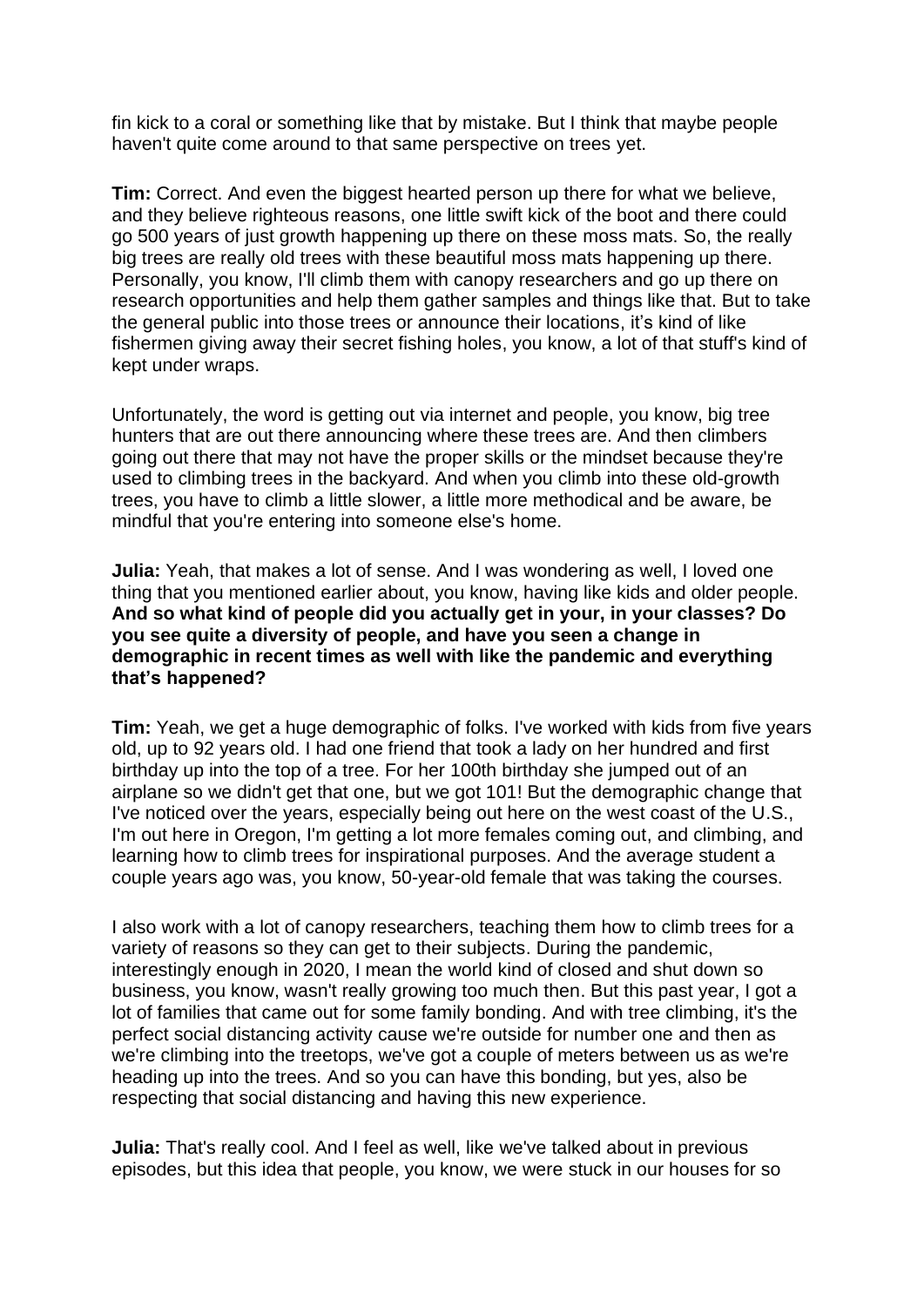long that people were really keen on doing outdoorsy things as well. So, I can imagine that people were quite keen. I wanted to ask you a question on what you mentioned when you said you were working with researchers and conservationists. **Could you tell us a bit more about that side of what you do as well?**

**Tim:** Sure. Yeah. I personally am not a scientist. I work with and work and hang out with some of the top notch researchers on the planet because of my profession of teaching people how to climb trees. They bring me in to work with their students or they just hire me as a climber as well. The last little job I had was working with a restoration project with a company called The Jonsteen Company out of California, where we were going up into the giant sequoias and collecting sequoia cones to get the seeds so they can propagate the seeds and help hopefully to reforest part of Sequoia National Park because the past couple of years we've had a lot of drought and big fires coming through.

And I read somewhere just a few days ago that we've lost 20% of the old-growth in giant sequoia forests - trees that they thought were fire resistant just a few years ago, but because of the drought and then all the understory on the ground, all the debris, it was like a big tinderbox that went up and burnt through and just wiped out a lot of these giant sequoias. So, I was part of this group that went out there to go up into the treetops, gathered the cones and then bring the cones down, give them to The Jonsteen Company, and then they'll propagate them and get them growing and then we'll go back out and replant them sometime next year.

**Sofia:** Amazing. Those collaborations sound really fruitful. I have a feeling that this next question is going to be very tough for you. **What is your favourite tree you've ever climbed? If you had to pick one, which tree made the biggest impact on you?**

**Tim:** Okay. Well, those are two different questions there: my favourite and the biggest impact!

**Sofia**: Okay. We'll give you two!

**Tim:** The favourite tree is easy. It's super easy. It's in my backyard. It's a beautiful Oregon white oak. It's only about, I don't know 20 meters high, but it's my main training tree. This tree's name is Pagoda. It's where I take all the students and where they learn how to climb. It is by far for me the most gentle tree. It's got this beautiful architecture, these big arms, beefy arms to sit on pretty much anywhere you're on the tree. And there's been many times I've gone back there and just to go hang out with my friend. So that's probably my favourite tree to climb.

The one that has one of the largest impacts, you know, getting into some of those giant sequoias or those coastal redwoods trees that have been around for a thousand, 2,000, up to 3,000 years. It's humbling! A very, very humbling experience being up into those, into that canopy.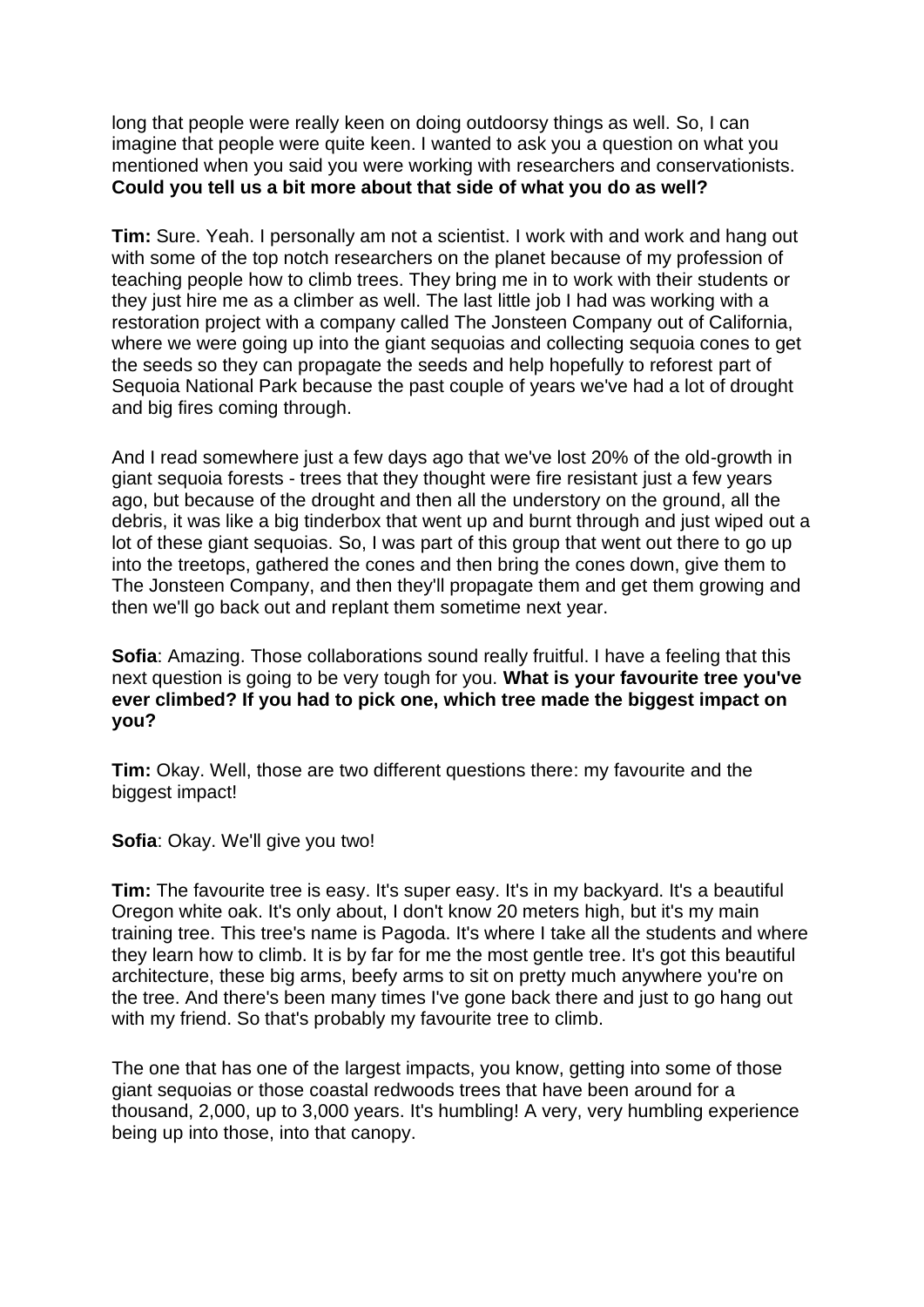And then another one kind of neck and neck with the giant sequoias and the coastal redwoods would be down in the Amazon. We do annual tree climbing expeditions, well in non-pandemic years we do, and we get into the world's largest forest. Climbing up into the Amazonian trees and then watching nature just come to life when you're up there, it's breath-taking and life changing. You would get up there and there's times where you just start weeping because of the beauty of it all. And watching a flock of macaws fly underneath you and watching the top of their wings, all the different colours of the wings shooting by, it's kind of like watching little diamonds and prisms just dancing in the lower canopy.

**Julia:** I mean, I love that image. That's just beautiful. And I remember having been to the Amazon myself, just sometimes you almost feel frustrated when you're on the ground because you can't see that much because there's so much like vegetal coverage and you can hear the birds, but you can see them. And I can imagine how magical it must be when you reached that point where actually you can see everything, and your perspective is completely different.

**Tim:** True, especially from that perspective, because when you're on the ground, watching the birds fly by. They're all silhouetted up against the blue sky so it's kind of hard to see the colours. They're just these little black things you can kind of tell by their shape and their silhouette what kind of bird it is. But when you're in the top of the tree and now you're looking down on the birds, that's when all those colours just start popping.

It also reminds me that, you know, sleeping in the treetops, we do treetop camping too. We go up there and we'll take our specially designed hammocks called tree boats, anchor them in the top of the crown of a tree and then, you're being lulled to sleep with the night sounds going on. Not always lulled to sleep, sometimes you're terrified because you have no idea what sounds those are on the Amazon that are walking through your tree. But when you wake up in the morning to that symphony of bird song, where the birds are singing above you, below you, and next to you. You're in this vortex of the dawn awakening, it's just magical moments!

**Sofia:** Sounds absolutely incredible! I will point out that there was a little bit of cheating there in terms of the number of trees you ended up choosing but I'll let it go because your descriptions were very beautiful.

**Tim:** Sorry, but yes. Get me talking about trees and we could be here for several hours.

**Julia:** Well, we'll let that one slide. Well, so actually it's pretty interesting because you mentioned lots of different tree species and different ecosystems as well. And so, you know, having that kind of wide experience, **what makes you optimistic about the future of conservation when you reflect on these different trees and ecosystems that you've been in?**

**Tim:** What makes me optimistic about this is when I'm working with the general public, like I said, I work with a lot of canopy researchers, some documentary film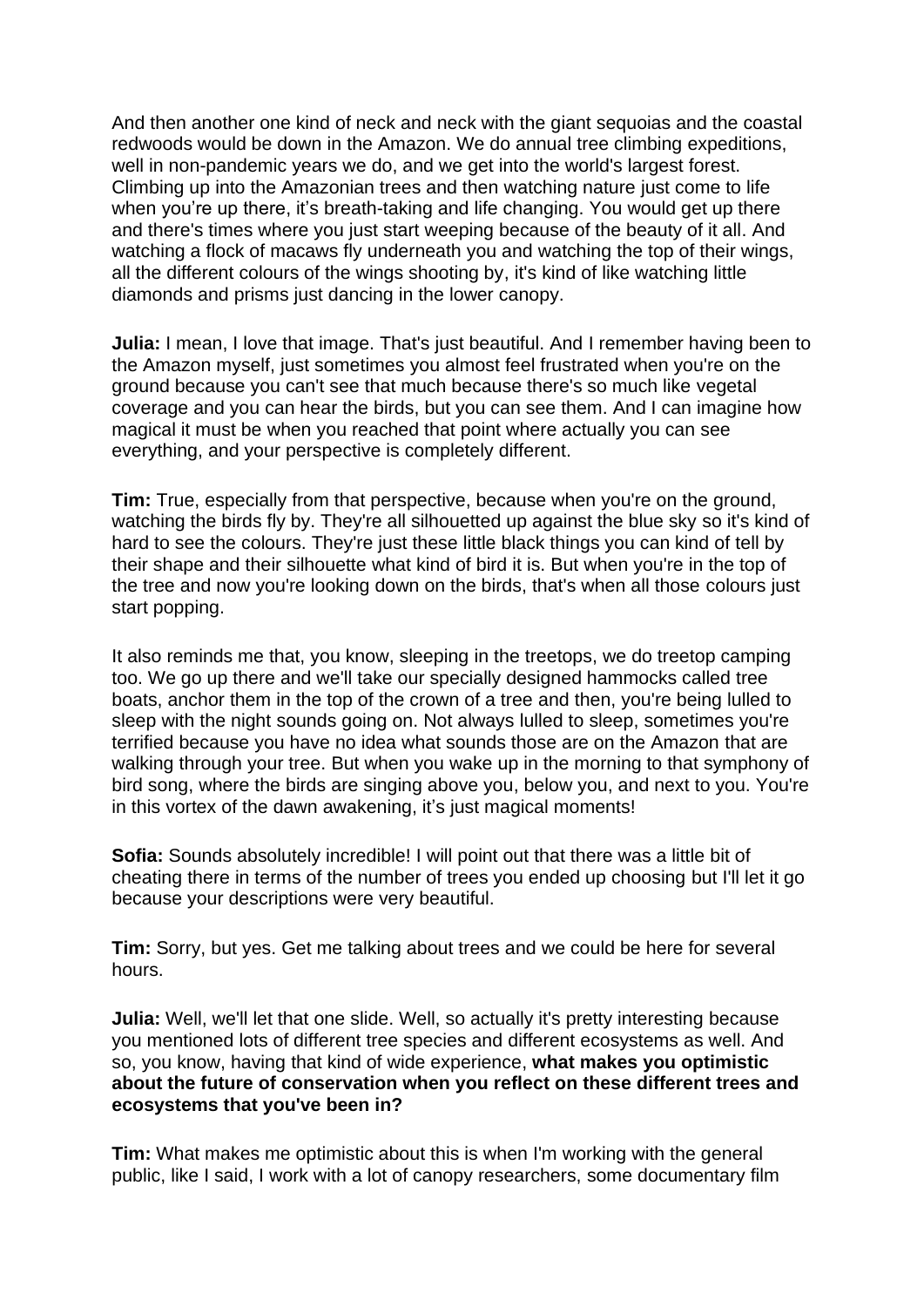crews, people like that. These people are aware of what's happening with the environment, you know. Climate change is real, it's actually happening. I've seen it with my own eyes but working with those folks I'm kind of preaching to the choir. What gets me kind of optimistic about it and that there could be this change in the tide, is working with the general public. Getting their family out there into the forest, into the treetops, slow travel. We're not talking zip lines; we're not talking about moving through the trees quickly and all that. No, this is about a place to reconnect. And then after five, 10, 15 minutes of the clients sitting in the trees something inside them shifts. That's what we call tree time. They kind of tap into this other world where the human existence doesn't really matter at this moment, all of our worldly problems stay on the ground.

And they do at most. I'd say 90% of the folks feel this deeper connection to nature. Even if they're city folk. So that's where my hope comes in is that people get out there, they have these experiences, they go back, they show the pictures, they talk about these stories of being in the trees with their friends. And now when they go back outside, they're actually looking up and looking at the trees and maybe for the first time in the past 50 years, trees are no longer things that just drop leaves and drop branches and house squirrels and birds. They get this connection going on with the tree from having this type of tree climate experience.

**Sofia:** It sounds like a really strong internal shift that can happen. I don't know how you'd put that across in a picture, but yeah, pretty amazing.

**Tim:** It's pretty when your photo is but trying to talk about it is almost impossible. Photos were even hard, even video. It's not until people have had that hands-on experience, when they get up there where something does shift, and people always ask: "what do you do when you get up in the tree? What do you do?" That's it. You just sit, you just sit there! And people usually have a hard time sitting still because we're such a fast-paced society. But something shifts in the trees, people get up there, especially for the first, second, third climbs. They don't want to move around. A lot of them get comfortable on one branch and there's a reflection going on.

## **Sofia:** Our last question is about other conservationists that you know or that you have seen. **Do you think you could tell us about another conservationist you admire?**

**Tim:** Probably one of my biggest heroes out there for conservation and she's making a huge impact is Canopy Meg Lowman. She was a pioneer in the canopy research back in the seventies. She was doing a bunch of climbs down in Australia and then she's moved to the Amazon and then to route parts of Southeast Asia. She's written several books. She's now more of a spokesperson for the trees and the discoveries that she's found back in the day and working with kids on citizen science projects. I've also collaborated with her on a few projects in India, Mexico, and then here in the States too, where we're getting physically challenged folks out of wheelchairs up into the treetops too.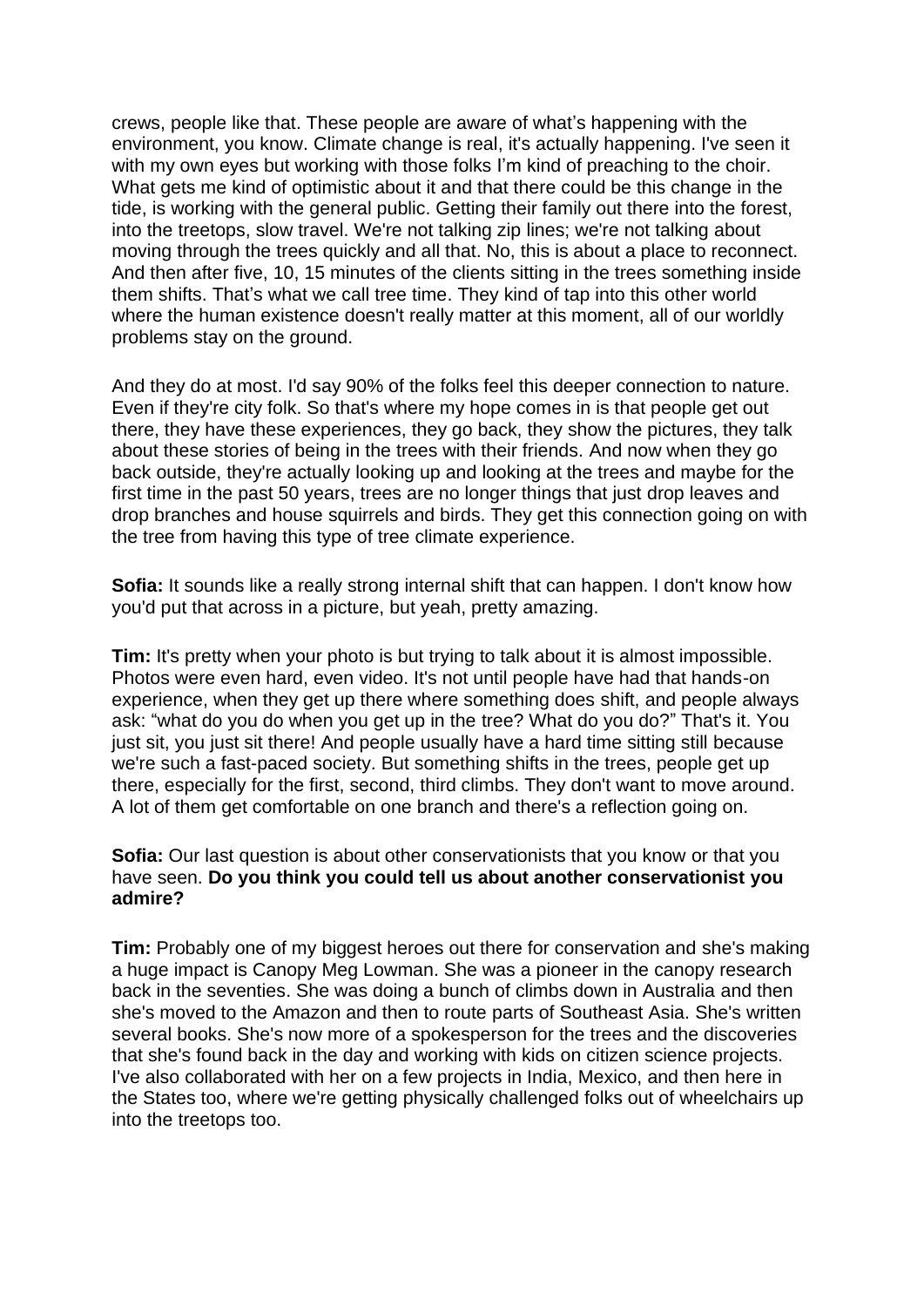And so these canopy researchers are no longer limited to just being able-body folks, but even people, you know, that have spent their whole life in the chairs can now get up into the canopy and help this research to find out what's going on up there. And then hopefully being able to bring that back down to *terra firma* related to us, and then we can move forward.

**Sofia:** Those are some amazing examples and it's just like the Lorax I speak for the trees.

**Tim:** Ah, yes. I believe National Geographic actually coined that phrase to Canopy Meg that she is the modern-day Lorax!

**Julia:** Oh, that's awesome.

**Sofia:** I think that's a lovely place to end. Thank you so much.

**Sofia:** I feel like you've answered all our questions so well, it was such a pleasure chatting with you.

**Tim:** Well, thank you. And, you know, even if you don't climb the tree, just go out there and sit with them. There's something magical happening. And if anything, just get outside and breathe some fresh air and thank those woody creatures that are providing that fresh air for us.

## **OUTRO**

**Sofia:** That was such a great conversation with Tim.

**Julia:** Yes, he made such good points in this conversation. It was really enlightening.

**Sofia:** I loved what he was saying about tree time and the fact that people just get up there in their harnesses, and then, you know, all of the work is kind of in getting up there. And so, then you just sit there still and watch the world go by.

**Julia:** I really loved that, and I thought it really resonated as well with the fast-paced world we live in. It's always thinking about the next thing, what is the next project, and when you're finished something, then you're always thinking about what's coming after that. And so, I love this idea of, you know, you're just climbing the tree and that's actually what the journey is all about: the climb. And then you just reach there and sit there and take it all in and have to sit in that stillness. I thought that was really interesting.

**Sofia:** And his descriptions were just unbelievable.

**Julia:** So amazing. I mean, honestly, I felt like I was in the forest with him. He was so good at describing these different places.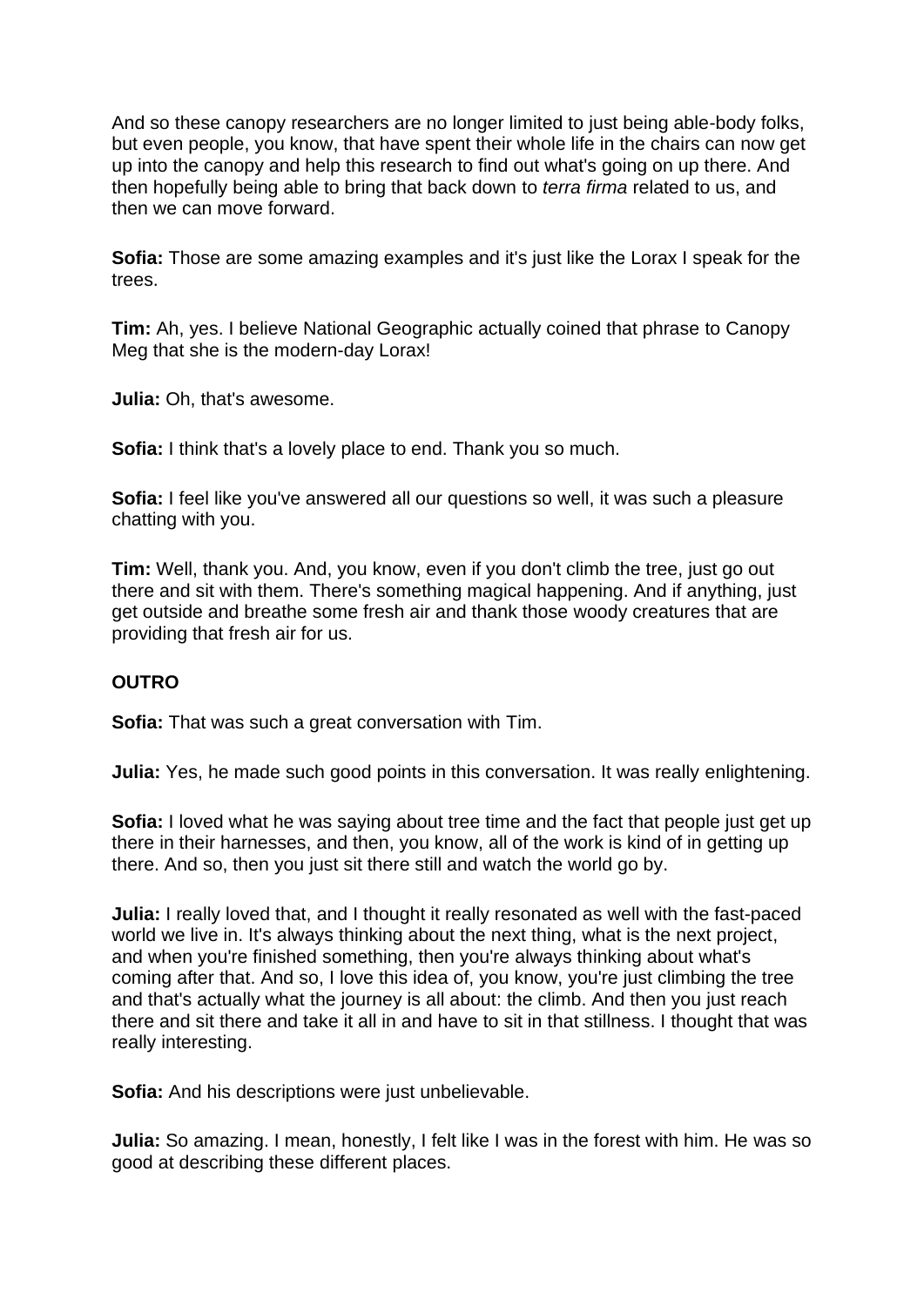**Sofia:** I think one of the things that he described already well was the sort of threedimensional nature of the experience of climbing trees. And it's something that I've seen people react really strongly to when underwater and that I definitely reacted really strongly to, because suddenly you can move up and down and left and right. And maybe you have animals or fish above you or below you in a way that on land, we're always kind of on one plane or well, two planes.

**Julia:** Yeah. And I thought it was also really interesting the fact that you just see the world in a completely different way, you know, that change of perspective, but also the fact that when you access the canopy, for example, what he was saying with the birds, you suddenly see them, whereas before you might have just heard them. But also their colours are completely different because instead of seeing them against the backdrop of the sky, you suddenly see them actually in the trees or next to you and the colours are completely different.

**Sofia:** And there's so much more light up there. When you were thinking about big trees in tropical forests, I think the amount of light can be really limiting. And so, it makes a really big difference to be farther up and just be able to see things from that different perspective.

**Julia:** Yeah. I have to say tropical forests are like my favourite ecosystems so, for me, this conversation was just delightful! [laughs] Another thing that I thought was really interesting that he mentioned as well was the fact that he said he sees so many different types of people coming to do the climbs. And, you know, he was talking about this person who celebrated her hundred and one birthday, which I thought was really fun! It's accessible to everyone, which I find quite amazing.

**Sofia:** And he was talking about this but the process of learning something new, I think especially something technical, is inherently a little bit vulnerable because everyone comes in sort of maybe not knowing what they're about to do. And so, then starting to climb can maybe lead to these connections. And then also, obviously being in these really gorgeous settings.

**Julia:** Yeah, it's an amazing way to connect people between each other because you kind of rely on each other I'm assuming as well when you're climbing. But also connecting them with the natural world. There's just so many layers and it's amazing when we think of conservation or conservationists you know, we might be thinking about people who are doing field biology, for example. But I think, connecting people with nature in the way that Tim does is so powerful, and it can really change the perception that people have of nature.

**Sofa:** Yeah, definitely. It seems like people had sometimes some really strong changes in perspective.

**Julia:** But I also love the fact that he said, so we talked about the fact that it's inclusive, but he actually mentioned as well that they're getting people in wheelchairs up trees. And in initially when we started this interview, that was my issue. I was like, tree climbing is great, but you know it must be limited in terms of who can do it in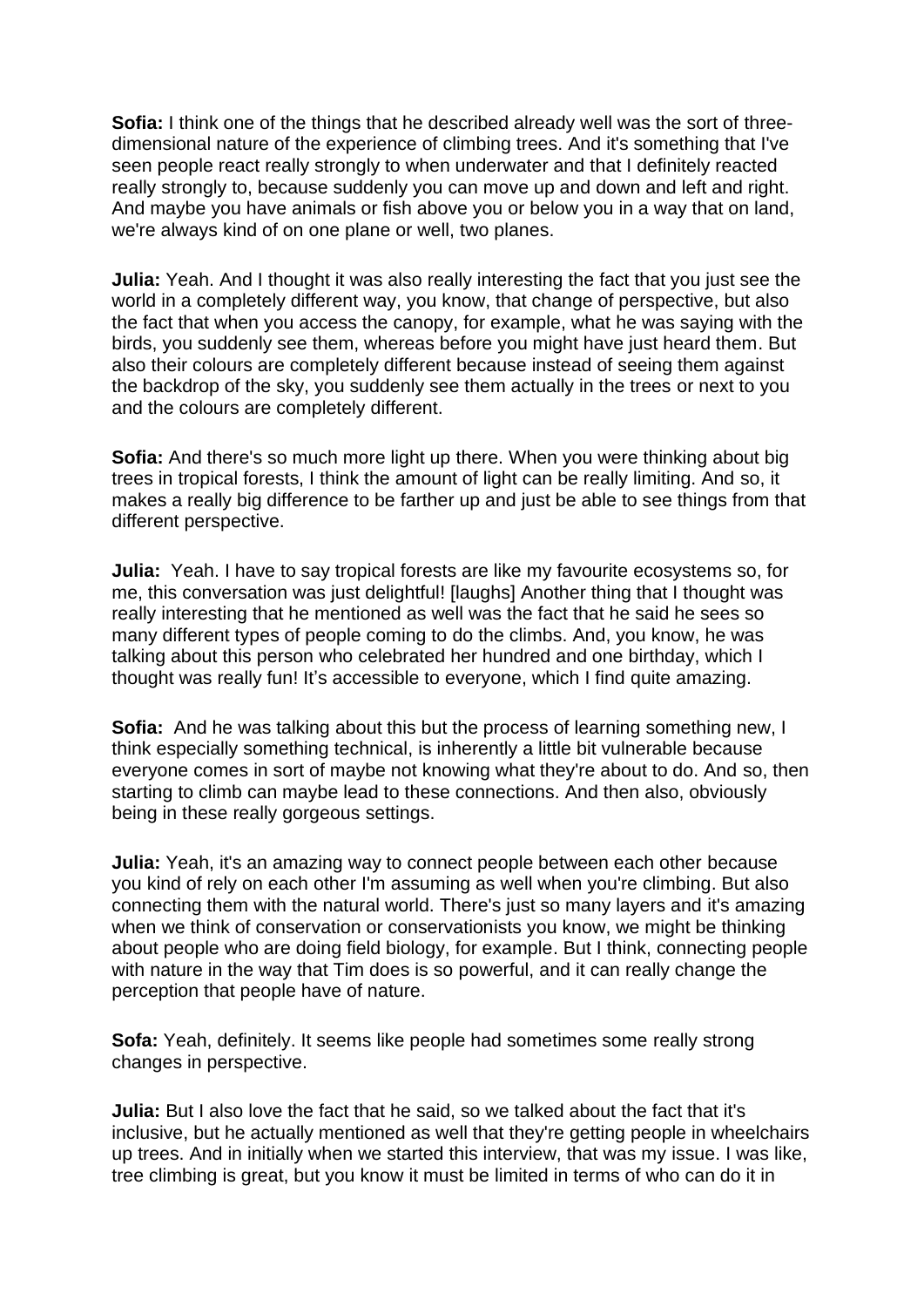terms of like the fitness required. But Tim was really clear that actually, he really has a range of people doing it. And I find it amazing that he is able to teach everyone to actually get up there and get that experience.

**Sofia:** Definitely! So just being able to share that experience across so many different people and backgrounds, but then also being aware of some of the conservation concerns around this activity and how to do it carefully.

**Julia:** Yeah. That's so important. And I loved how he was super clear about the fact that as much as he loved to say that they're not leaving any traces, or they're not having an impact, realistically there is the possibility that you might put your foot in the wrong place and impact on the tree. And so, the fact that he really has that in his mind when he is taking people up there as well, I think is so important.

**Sofia:** Yeah and training people in it too. So, when he's sort of imparting that knowledge on how to climb the tree, I imagine he's also teaching people how to do at carefully. And the connection to coral reefs beings sort of loved to death, I thought was really compelling as well, because it is the sense of, we love these natural spaces and places, and sometimes our presence in them can be damaging. And so it just really trying to be aware of that and manage it as much as possible.

**Julia:** For sure. But also, another thing that I really, really loved in this episode is the fact that we we've talked about this before in previous episode about the fact that there's a plant disparity awareness. Some people don't really pay attention to plants but having someone who was that passionate about trees as well, and I find trees amazing but very often we, again, we forget them, and they become a bit background. So I thought that was really cool and so hearing about the person who inspired him as well, and about how she was this advocate for trees, I thought was super interesting.

**Sofia:** Definitely. And I loved the comparison to the Lorax as well.

**Julia:** Yeah, that was great hearing that she had that term coined from Nat Geo. I mean, it's just inspiring to see every episode we hear about different people in different parts of the world. And I just love that we can never predict what a guest is going to say to these questions. So that's what I really love about it.

**Sofia:** Well, that seems like a really good place to end.

We hope you enjoyed this episode. If you have any thoughts or reactions, you can send us a voice note at podcast@conservationoptimism.org, or reach us on Twitter at @ConservOptimism.

**Julia:** This episode was produced and edited by Sofia Castelló y Tickell and myself, Julia Migné. And our theme song was composed and produced by Matthew Kemp.

**Sofia:** Our transcripts are available thanks to the help of Alexandra Davis.